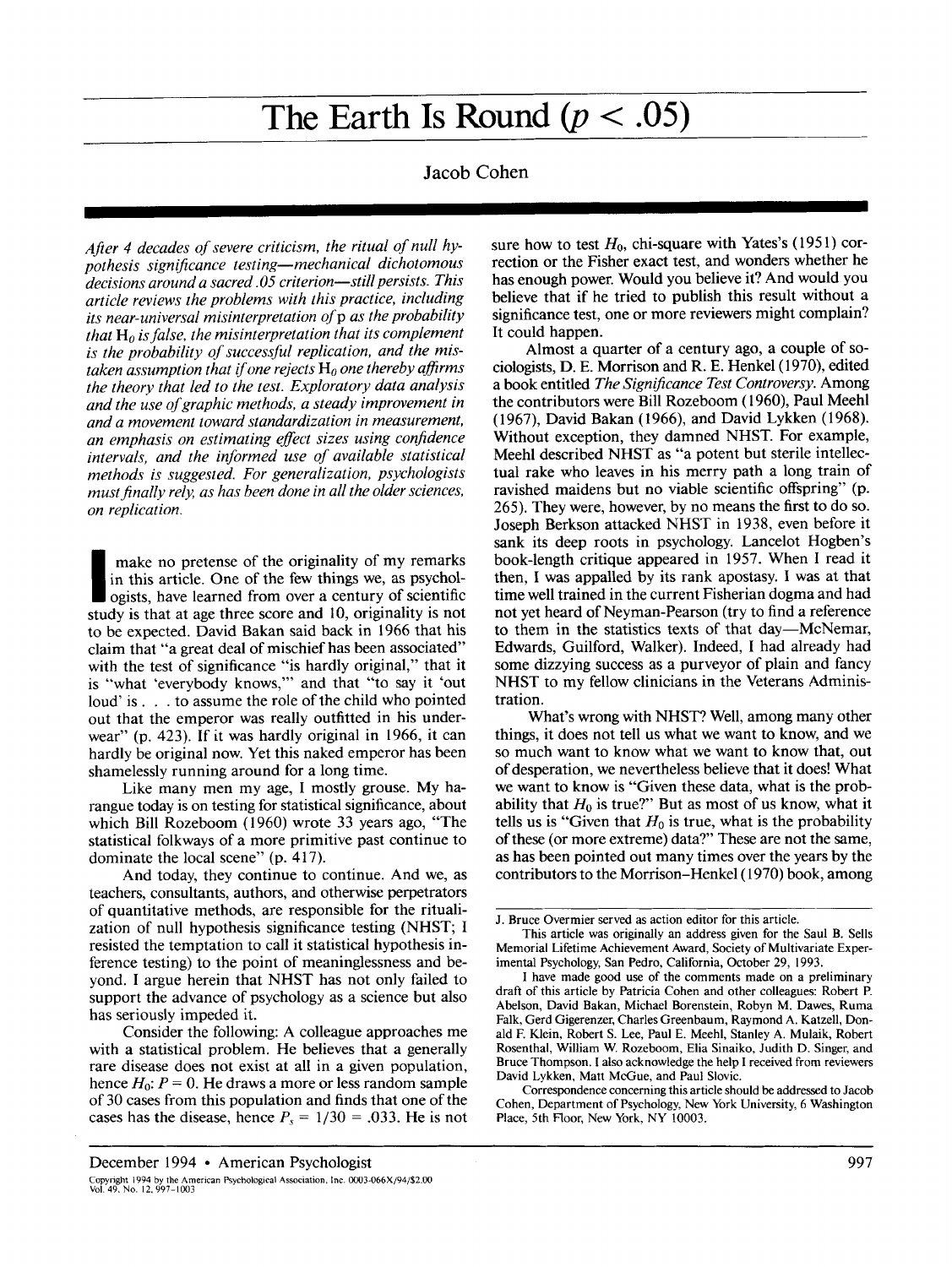others, and, more recently and emphatically, by Meehl (1978, 1986, 1990a, 1990b), Gigerenzer( 1993), Falk and Greenbaum (in press), and yours truly (Cohen, 1990).

### **The Permanent Illusion**

One problem arises from a misapplication of deductive syllogistic reasoning. Falk and Greenbaum (in press) called this the "illusion of probabilistic proof by contradiction" or the "illusion of attaining improbability." Gigerenzer (1993) called it the "permanent illusion" and the "Bayesian Id's wishful thinking," part of the "hybrid logic" of contemporary statistical inference—a mishmash of Fisher and Neyman-Pearson, with invalid Bayesian interpretation. It is the widespread belief that the level of significance at which  $H_0$  is rejected, say .05, is the probability that it is correct or, at the very least, that it is of low probability.

The following is almost but not quite the reasoning of null hypothesis rejection:

If the null hypothesis is correct, then this datum *(D)* can not occur.

It has, however, occurred.

Therefore, the null hypothesis is false.

If this were the reasoning of *Ho* testing, then it would be formally correct. It would be what Aristotle called the modus tollens, denying the antecedent by denying the consequent. But this is not the reasoning of NHST. Instead, it makes this reasoning probabilistic, as follows:

If the null hypothesis is correct, then these data are highly unlikely.

These data have occurred.

Therefore, the null hypothesis is highly unlikely.

By making it probabilistic, it becomes invalid. Why? Well, consider this:

The following syllogism is sensible and also the formally correct modus tollens:

If a person is a Martian, then he is not a member of Congress. This person is a member of Congress. Therefore, he is not a Martian.

Sounds reasonable, no? This next syllogism is not sensible because the major premise is wrong, but the reasoning is as before and still a formally correct modus tollens:

If a person is an American, then he is not a member of Congress. (WRONG!)

This person is a member of Congress.

Therefore, he is not an American.

If the major premise is made sensible by making it probabilistic, not absolute, the syllogism becomes formally incorrect and leads to a conclusion that is not sensible:

If a person is an American, then he is probably not a member of Congress. (TRUE, RIGHT?)

This person is a member of Congress.

Therefore, he is probably not an American. (Pollard & Richardson. 1987)

This is formally exactly the same as

If *Ho* is true, then this result (statistical significance) would probably not occur.

This result has occurred.

Then *Ho* is probably not true and therefore formally invalid.

This formulation appears at least implicitly in article after article in psychological journals and explicitly in some statistics textbooks—"the illusion of attaining improbability."

# **Why**  $P(D|H_0) \neq P(H_0|D)$

When one tests  $H_0$ , one is finding the probability that the data (D) could have arisen if  $H_0$  were true,  $P(D|H_0)$ . If that probability is small, then it can be concluded that if  $H_0$  is true, then  $D$  is unlikely. Now, what really is at issue, what is always the real issue, is the probability that *Ho* is true, given the data,  $P(H_0|D)$ , the inverse probability. When one rejects  $H_0$ , one wants to conclude that  $H_0$  is unlikely, say,  $p < .01$ . The very reason the statistical test is done is to be able to reject *Ho* because of its unlikelihood! But that is the posterior probability, available only through Bayes's theorem, for which one needs to know  $P(H_0)$ , the probability of the null hypothesis before the experiment, the "prior" probability.

Now, one does not normally know the probability of *Ho.* Bayesian statisticians cope with this problem by positing a prior probability or distribution of probabilities. But an example from psychiatric diagnosis in which one knows  $P(H_0)$  is illuminating:

The incidence of schizophrenia in adults is about 2%. A proposed screening test is estimated to have at least 95% accuracy in making the positive diagnosis (sensitivity) and about 97% accuracy in declaring normality (specificity). Formally stated,  $P(\text{normal } | H_0) \approx .97$ ,  $P(\text{schizophrenia} | H_1) > .95$ . So, let

 $H_0$  = The case is normal, so that

 $H_1$  = The case is schizophrenic, and

*D =* The test result (the data) is positive for schizophrenia.

With a positive test for schizophrenia at hand, given the more than .95 assumed accuracy of the test,  $P(D|H_0)$ —the probability of a positive test given that the case is normal—is less than .05, that is, significant at *p <* .05. One would reject the hypothesis that the case is normal and conclude that the case has schizophrenia, as it happens mistakenly, but within the .05 alpha error. But that's not the point.

The probability of the case being normal, *P(H0),* given a positive test (D), that is,  $P(H_0 | D)$ , is not what has just been discovered however much it sounds like it and however much it is wished to be. It is not true that the probability that the case is normal is less than .05, nor is it even unlikely that it is a normal case. By a Bayesian maneuver, this inverse probability, the probability that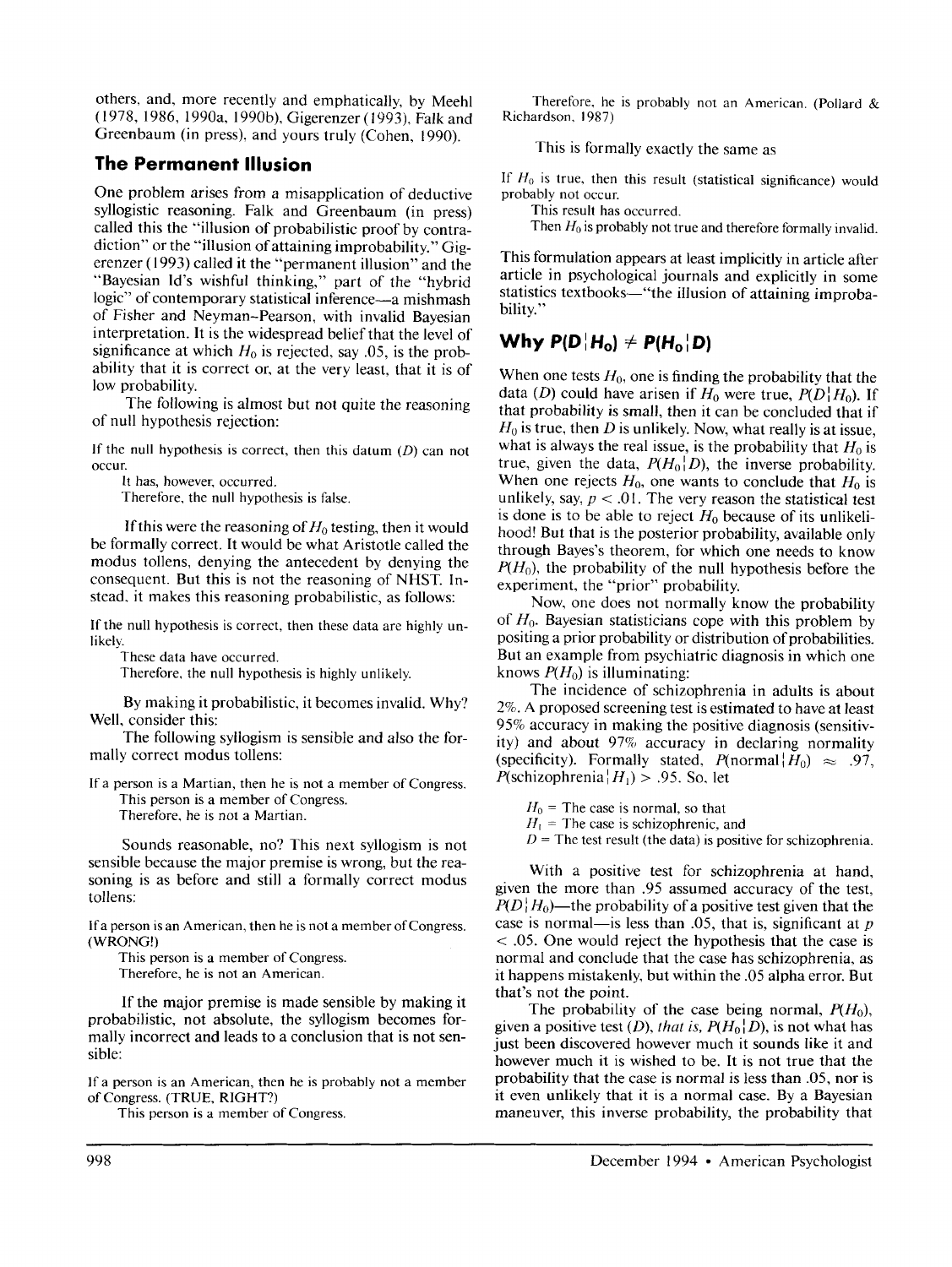the case is normal, given a positive test for schizophrenia, is about .60! The arithmetic follows:

 $P(H_0|D)$ 

$$
= \frac{P(H_0) * P(\text{test wrong}|H_0)}{P(H_0) * P(\text{test wrong}|H_0) + P(H_1) * P(\text{test correct}|H_1)}
$$

$$
= \frac{(.98)(.03)}{(.98)(.03) + (.02)(.95)} = \frac{.0294}{.0294 + .0190} = .607
$$

The situation may be made clearer by expressing it approximately as a  $2 \times 2$  table for 1,000 cases. The case actually is

| Result                 | Normal | Schiz | Total |
|------------------------|--------|-------|-------|
| Negative test (Normal) | 949    | -1    | 950.  |
| Positive test (Schiz)  | 30     | 20    | 50    |
| Total                  | 979    | 21    | 1.000 |

As the table shows, the conditional probability of a normal case for those testing as schizophrenic is not small—of the 50 cases testing as schizophrenics, 30 are false positives, actually normal, 60% of them!

This extreme result occurs because of the low base rate for schizophrenia, but it demonstrates how wrong one can be by considering the *p* value from a typical significance test as bearing on the truth of the null hypothesis for a set of data.

It should not be inferred from this example that all null hypothesis testing requires a Bayesian prior. There is a form of  $H_0$  testing that has been used in astronomy and physics for centuries, what Meehl (1967) called the "strong" form, as advocated by Karl Popper (1959). Popper proposed that a scientific theory be tested by attempts to falsify it. In null hypothesis testing terms, one takes a central prediction of the theory, say, a point value of some crucial variable, sets it up as the *Ho,* and challenges the theory by attempting to reject it. This is certainly a valid procedure, potentially even more useful when used in confidence interval form. What I and my ilk decry is the "weak" form in which theories are "confirmed" by rejecting null hypotheses.

The inverse probability error in interpreting *Ho* is not reserved for the great unwashed, but appears many times in statistical textbooks (although frequently together with the correct interpretation, whose authors apparently think they are interchangeable). Among the distinguished authors making this error are Guilford, Nunnally, Anastasi, Ferguson, and Lindquist. Many examples of this error are given by Robyn Dawes (1988, pp. 70-75); Falk and Greenbaum (in press); Gigerenzer (1993, pp. 316— 329), who also nailed R. A. Fisher (who emphatically rejected Bayesian theory of inverse probability but slipped into invalid Bayesian interpretations of NHST (p. 318); and Oakes (1986, pp. 17-20), who also nailed me for this error (p. 20).

The illusion of attaining improbability or the Bayesian Id's wishful thinking error in using NHST is very easy to make. It was made by 68 out of 70 academic psychologists studied by Oakes (1986, pp. 79-82). Oakes incidentally offered an explanation of the neglect of power analysis because of the near universality of this inverse probability error:

After all, why worry about the probability of obtaining data that will lead to the rejection of the null hypothesis if it is false when your analysis gives you the actual probability of the null hypothesis being false? (p. 83)

A problem that follows readily from the Bayesian Id's wishful thinking error is the belief that after a successful rejection of  $H_0$ , it is highly probable that replications of the research will also result in *Ho* rejection. In their classic article "The Belief in the Law of Small Numbers," Tversky and Kahneman (1971) showed that because people's intuitions that data drawn randomly from a population are highly representative, most members of the audience at an American Psychological Association meeting and at a mathematical psychology conference believed that a study with a significant result would replicate with a significant result in a small sample (p. 105). Of Oakes's (1986) academic psychologists 42 out of 70 believed that a *t* of 2.7, with  $df = 18$  and  $p = .01$ , meant that if the experiment were repeated many times, a significant result would be obtained 99% of the time. Rosenthal (1993) said with regard to this replication fallacy that "Nothing could be further from the truth" (p. 542f) and pointed out that given the typical .50 level of power for medium effect sizes at which most behavioral scientists work (Cohen, 1962), the chances are that in three replications only one in eight would result in significant results, in all three replications, and in five replications, the chance of as many as three of them being significant is only 50:50.

An error in elementary logic made frequently by NHST proponents and pointed out by its critics is the thoughtless, usually implicit, conclusion that if *Ho* is rejected, then the theory is established: If A then B; B therefore A. But even the valid form of the syllogism (if A then B; not B therefore not A) can be misinterpreted. Meehl (1990a, 1990b) pointed out that in addition to the theory that led to the test, there are usually several auxiliary theories or assumptions and ceteris paribus clauses and that it is the logical product of these that is counterpoised against  $H_0$ . Thus, when  $H_0$  is rejected, it can be because of the falsity of any of the auxiliary theories about instrumentation or the nature of the psyche or of the ceteris paribus clauses, and not of the substantive theory that precipitated the research.

So even when used and interpreted "properly," with a significance criterion (almost always *p <* .05) set a priori (or more frequently understood), *Ho* has little to commend it in the testing of psychological theories in its usual reject- $H_0$ -confirm-the-theory form. The ritual dichotomous reject-accept decision, however objective and administratively convenient, is not the way any science is done. As Bill Rozeboom wrote in 1960, "The primary aim of a scientific experiment is not to precipitate decisions, but to make an appropriate adjustment in the de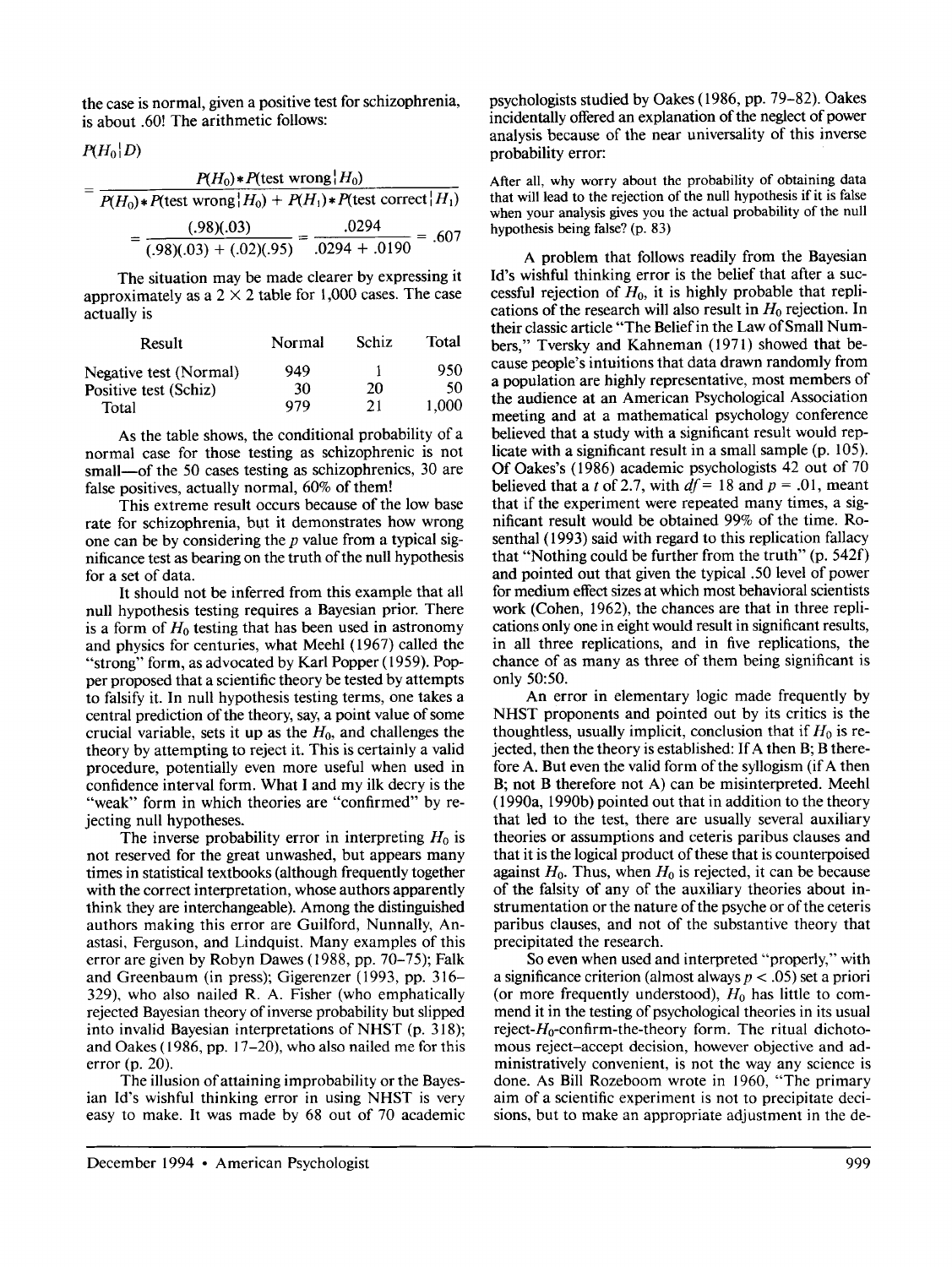gree to which one . . . believes the hypothesis . . . being tested" (p. 420)

# **The Nil Hypothesis**

Thus far, I have been considering *Hos* in their most general sense—as propositions about the state of affairs in a population, more particularly, as some specified value of a population parameter. Thus, "the population mean difference is 4" may be an *Ho,* as may be "the proportion of males in this population is .75" and "the correlation in this population is .20." But as almost universally used, the null in *Ho* is taken to mean nil, zero. For Fisher, the null hypothesis was the hypothesis to be nullified. As if things were not bad enough in the interpretation, or misinterpretation, of NHST in this general sense, things get downright ridiculous when *Ho* is to the effect that the effect size (ES) is 0—that the population mean difference is 0, that the correlation is 0, that the proportion of males is .50, that the raters' reliability is 0 (an *Ho* that can almost always be rejected, even with a small sample—Heaven help us!). Most of the criticism of NHST in the literature has been for this special case where its use may be valid only for true experiments involving randomization (e.g., controlled clinical trials) or when any departure from pure chance is meaningful (as in laboratory experiments on clairvoyance), but even in these cases, confidence intervals provide more information. I henceforth refer to the  $H_0$  that an ES = 0 as the "nil hypothesis."

My work in power analysis led me to realize that the nil hypothesis is always false. If I may unblushingly quote myself,

It can only be true in the bowels of a computer processor running a Monte Carlo study (and even then a stray electron may make it false). If it is false, even to a tiny degree, it must be the case that a large enough sample will produce a significant result and lead to its rejection. So if the null hypothesis is always false, what's the big deal about rejecting it? (p. 1308)

I wrote that in 1990. More recently I discovered that in 1938, Berkson wrote

It would be agreed by statisticians that a large sample is always better than a small sample. If, then, we know in advance the *P* that will result from an application of the Chi-square test to a large sample, there would seem to be no use in doing it on a smaller one. But since the result of the former test is known, it is no test at all. (p. 526f)

Tukey (1991) wrote that "It is foolish to ask 'Are the effects of A and B different?' They are always different—for some decimal place" (p. 100).

The point is made piercingly by Thompson (1992):

Statistical significance testing can involve a tautological logic in which tired researchers, having collected data on hundreds of subjects, then, conduct a statistical test to evaluate whether there were a lot of subjects, which the researchers already know, because they collected the data and know they are tired. This tautology has created considerable damage as regards the cumulation of knowledge, (p. 436)

In an unpublished study, Meehl and Lykken crosstabulated 15 items for a sample of 57,000 Minnesota

high school students, including father's occupation, father's education, mother's education, number of siblings, sex, birth order, educational plans, family attitudes toward college, whether they liked school, college choice, occupational plan in 10 years, religious preference, leisure time activities, and high school organizations. AH of the 105 chi-squares that these 15 items produced by the crosstabulations were statistically significant, and 96% of them *a\p<* .000001 (Meehl, 1990b).

One might say, "With 57,000 cases, relationships as small as a Cramer<sup> $\phi$  of .02–.03 will be significant at *p* <</sup> .000001, so what's the big deal?" Well, the big deal is that many of the relationships were much larger than .03. Enter the Meehl "crud factor," more genteelly called by Lykken "the ambient correlation noise." In soft psychology, "Everything is related to everything else." Meehl acknowledged (1990b) that neither he nor anyone else has accurate knowledge about the size of the crud factor in a given research domain, *"but the notion that the correlation between arbitrarily paired trait variables will be, while not literally zero, of such minuscule size as to be of no importance, is surely wrong"* (p. 212, italics in original).

Meehl (1986) considered a typical review article on the evidence for some theory based on nil hypothesis testing that reports a 16:4 box score in favor of the theory. After taking into account the operation of the crud factor, the bias against reporting and publishing "negative" results (Rosenthal's, 1979, "file drawer" problem), and assuming power of .75, he estimated the likelihood ratio of the theory against the crud factor as 1:1. Then, assuming that the prior probability of theories in soft psychology is  $\leq 10$ , he concluded that the Bayesian posterior probability is also  $\leq 10$  (p. 327f). So a 16:4 box score for a theory becomes, more realistically, a 9:1 odds ratio against it.

Meta-analysis, with its emphasis on effect sizes, is a bright spot in the contemporary scene. One of its major contributors and proponents, Frank Schmidt (1992), provided an interesting perspective on the consequences of current NHST-driven research in the behavioral sciences. He reminded researchers that, given the fact that the nil hypothesis is always false, the rate of Type I errors is 0%, not 5%, and that only Type II errors can be made, which run typically at about 50% (Cohen, 1962; Sedlmeier & Gigerenzer, 1989). He showed that typically, the sample effect size necessary for significance is notably larger than the actual population effect size and that the average of the statistically significant effect sizes is much larger than the actual effect size. The result is that people who do focus on effect sizes end up with a substantial positive bias in their effect size estimation. Furthermore, there is the irony that the "sophisticates" who use procedures to adjust their alpha error for multiple tests (using Bonferroni, Newman-Keuls, etc.) are adjusting for a nonexistent alpha error, thus reduce their power, and, if lucky enough to get a significant result, only end up grossly overestimating the population effect size!

Because NHST *p* values have become the coin of the realm in much of psychology, they have served to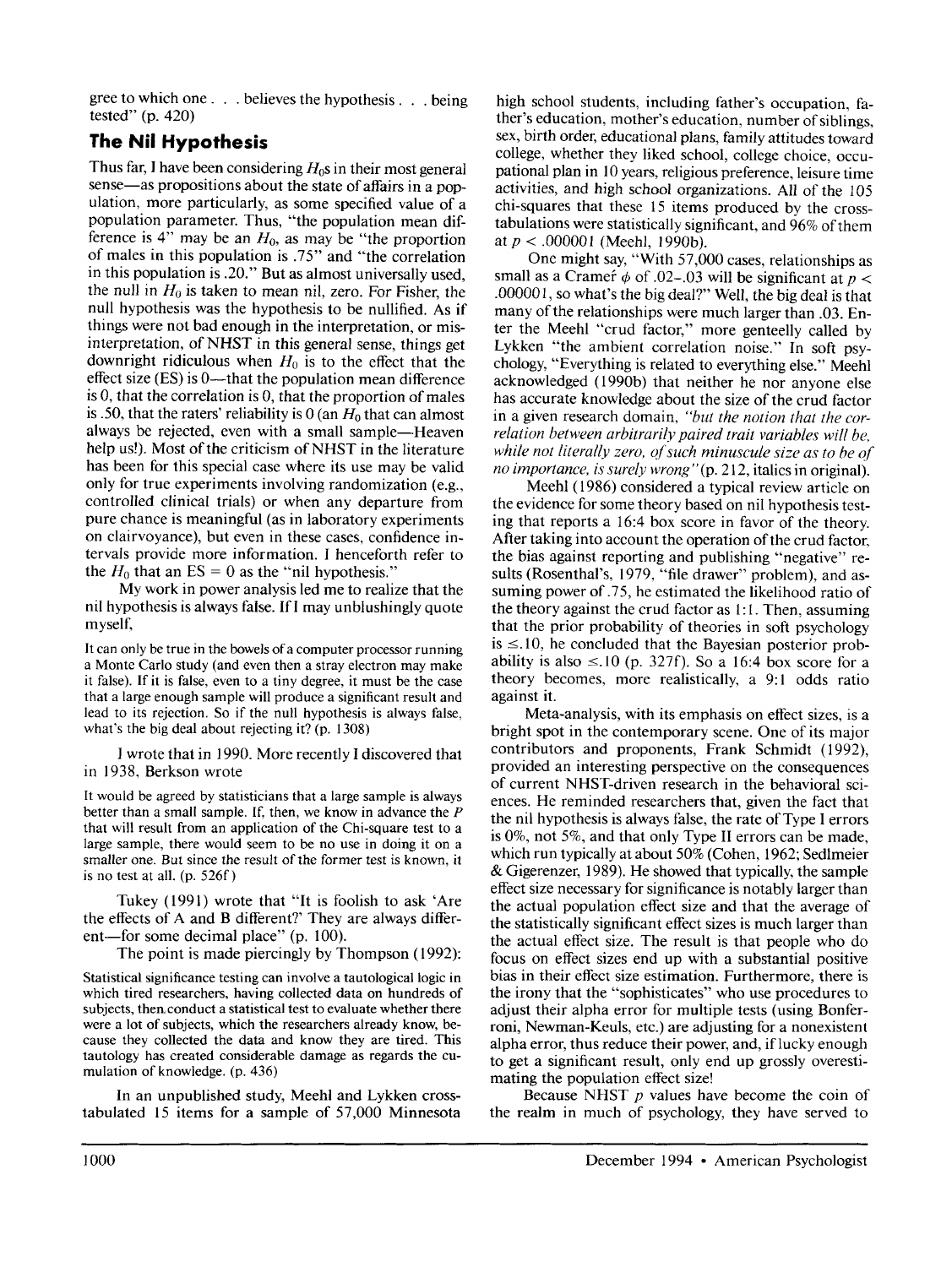inhibit its development as a science. Go build a quantitative science with *p* values! All psychologists know that *statistically significant* does not mean plain-English significant, but if one reads the literature, one often discovers that a finding reported in the Results section studded with asterisks implicitly becomes in the Discussion section highly significant or very highly significant, important, big!

Even a correct interpretation of *p* values does not achieve very much, and has not for a long time. Tukey (1991) warned that if researchers fail to reject a nil hypothesis about the difference between A and B, all they can say is that the direction of the difference is "uncertain." If researchers reject the nil hypothesis then they can say they can be pretty sure of the direction, for example, "A is larger than B." But if all we, as psychologists, learn from a research is that A is larger than B *(p <* .01), we have not learned very much. And this is typically all we learn. Confidence intervals are rarely to be seen in our publications. In another article (Tukey, 1969), he chided psychologists and other life and behavior scientists with the admonition "Amount, as well as direction is vital" and went on to say the following:

The physical scientists have learned much by storing up amounts, not just directions. If, for example, elasticity had been confined to "When you pull on it, it gets longer!," Hooke's law, the elastic limit, plasticity, and many other important topics could not have appeared (p. 86).. . . Measuring the right things on a communicable scale lets us stockpile information about amounts. Such information can be useful, whether or not the chosen scale is an interval scale. Before the second law of thermodynamics—and there were many decades of progress in physics and chemistry before it appeared—the scale of temperature was not, in any nontrivial sense, an interval scale. Yet these decades of progress would have been impossible had physicists and chemists refused either to record temperatures or to calculate with them. (p. 80)

In the same vein, Tukey (1969) complained about correlation coefficients, quoting his teacher, Charles Winsor, as saying that they are a dangerous symptom. Unlike regression coefficients, correlations are subject to vary with selection as researchers change populations. He attributed researchers' preference for correlations to their avoidance of thinking about the units with which they measure.

Given two perfectly meaningless variables, one is reminded of their meaninglessness when a regression coefficient is given, since one wonders how to interpret its value. . . . Being so uninterested in our variables that we do not care about their units can hardly be desirable, (p. 89)

The major problem with correlations applied to research data is that they can not provide useful information on causal strength because they change with the degree of variability of the variables they relate. Causality operates on single instances, not on populations whose members vary. The effect of A on B for me can hardly depend on whether I'm in a group that varies greatly in A or another that does not vary at all. It is not an accident that causal modeling proceeds with regression and not correlation coefficients. In the same vein, I should note that standardized effect size measures, such as *d* and / developed in power analysis (Cohen, 1988) are, like correlations, also dependent on population variability of the dependent variable and are properly used only when that fact is kept in mind .

To work constructively with "raw" regression coefficients and confidence intervals, psychologists have to start respecting the units they work with, or develop measurement units they can respect enough so that researchers in a given field or subfield can agree to use them. In this way, there can be hope that researchers' knowledge can be cumulative. There are few such in soft psychology. A beginning in this direction comes from meta-analysis, which, whatever else it may accomplish, has at least focused attention on effect sizes. But imagine how much more fruitful the typical meta-analysis would be if the research covered used the same measures for the constructs they studied. Researchers could get beyond using a mass of studies to demonstrate convincingly that "if you pull on it, it gets longer."

Recall my example of the highly significant correlation between height and intelligence in 14,000 school children that translated into a regression coefficient that meant that to raise a child's IQ from 100 to 130 would require giving enough growth hormone to raise his or her height by 14 feet (Cohen, 1990).

#### **What to Do?**

First, don't look for a magic alternative to NHST, some other objective mechanical ritual to replace it. It doesn't exist.

Second, even before we, as psychologists, seek to generalize from our data, we must seek to understand and improve them. A major breakthrough to the approach to data, emphasizing "detective work" rather than 'sanctification" was heralded by John Tukey in his article "The Future of Data Analysis" (1962) and detailed in his seminal book *Exploratory Data Analysis* (EDA; 1977). EDA seeks not to vault to generalization to the population but by simple, flexible, informal, and largely graphic techniques aims for understanding the set of data in hand. Important contributions to graphic data analysis have since been made by Tufte (1983, 1990), Cleveland (1993; Cleveland & McGill, 1988), and others. An excellent chapter-length treatment by Wainer and Thissen (1981), recently updated (Wainer & Thissen, 1993), provides many useful references, and statistical program packages provide the necessary software (see, for an example, Lee Wilkinson's [1990] SYGRAPH, which is presently being updated).

Forty-two years ago, Frank Yates, a close colleague and friend of R. A. Fisher, wrote about Fisher's "Statistical Methods for Research Workers" (1925/1951),

It has caused scientific research workers to pay undue attention to the results of the tests of significance they perform on their data. . . and too little to the estimates of the magnitude of the effects they are estimating (p. 32).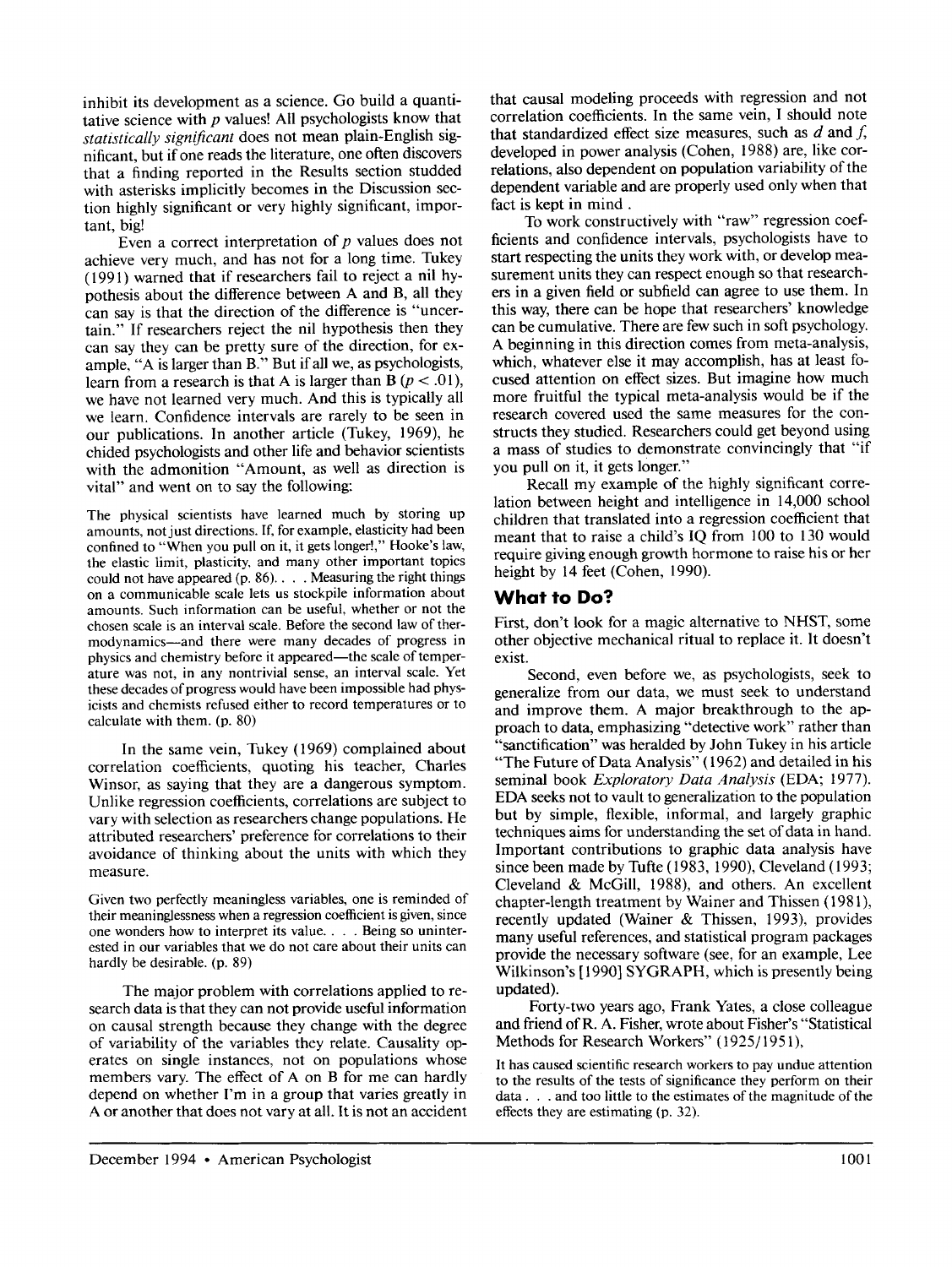Thus, my third recommendation is that, as researchers, we routinely report effect sizes in the form of confidence limits. "Everyone knows" that confidence intervals contain all the information to be found in significance tests and much more. They not only reveal the status of the trivial nil hypothesis but also about the status of non-nil null hypotheses and thus help remind researchers about the possible operation of the crud factor. Yet they are rarely to be found in the literature. I suspect that the main reason they are not reported is that they are so embarrassingly large! But their sheer size should move us toward improving our measurement by seeking to reduce the unreliable and invalid part of the variance in our measures (as Student himself recommended almost a century ago). Also, their width provides us with the analogue of power analysis in significance testing—larger sample sizes reduce the size of confidence intervals as they increase the statistical power of NHST. A new program covers confidence intervals for mean differences, correlation, cross-tabulations (including odds ratios and relative risks), and survival analysis (Borenstein, Cohen, & Rothstein, in press). It also produces Birnbaum's (1961) "confidence curves," from which can be read all confidence intervals from 50% to 100%, thus obviating the necessity of choosing a specific confidence level for presentation.

As researchers, we have a considerable array of statistical techniques that can help us find our way to theories of some depth, but they must be used sensibly and be heavily informed by informed judgment. Even null hypothesis testing complete with power analysis can be useful if we abandon the rejection of point nil hypotheses and use instead "good-enough" range null hypotheses (e.g., "the effect size is no larger than 8 raw score units, or  $d = .5$ ), as Serlin and Lapsley (1993) have described in detail. As our measurement and theories improve, we can begin to achieve the Popperian principle of representing our theories as null hypotheses and subjecting them to challenge, as Meehl (1967) argued many years ago. With more evolved psychological theories, we can also find use for likelihood ratios and Bayesian methods (Goodman, 1993;Greenwald, 1975). We quantitative behavioral scientists need not go out of business.

Induction has long been a problem in the philosophy of science. Meehl (1990a) attributed to the distinguished philosopher Morris Raphael Cohen the saying "All logic texts are divided into two parts. In the first part, on deductive logic, the fallacies are explained; in the second part, on inductive logic, they are committed" (p. 110). We appeal to inductive logic to move from the particular results in hand to a theoretically useful generalization. As I have noted, we have a body of statistical techniques, that, used intelligently, can facilitate our efforts. But given the problems of statistical induction, we must finally rely, as have the older sciences, on replication.

#### **REFERENCES**

Bakan, D. (1966). The test of significance in psychological research. *Psychological Bulletin, 66,* 1-29.

- Berkson, J. (1938). Some difficulties of interpretation encountered in the application of the chi-square test. *Journal of the American Statistical Association, 33,* 526-542.
- Birnbaum, A. (1961). Confidence curves: An omnibus technique for estimation and testing statistical hypotheses. *Journal of the American Statistical Association, 56,* 246-249.
- Borenstein, M., Cohen, J., & Rothstein, H. (in press). *Confidence intervals, effect size, and power* [Computer program]. Hillsdale, NJ: Erlbaum.
- Cleveland, W. S. (1993). *Visualizing data.* Summit, NJ: Hobart.
- Cleveland, W. S., & McGill, M. E. (Eds.). (1988). *Dynamic graphics for statistics.* Belmont, CA: Wadsworth.
- Cohen. J. (1962). The statistical power of abnormal-social psychological research: A review. *Journal of Abnormal and Social Psychology 69* 145-153.
- Cohen, J. (1988). *Statistical power analysis for the behavioral sciences* (2nd ed.). Hillsdale. NJ: Erlbaum.
- Cohen, J. (1990). Things I have learned (so far). *American Psychologist 45,* 1304-1312.
- Dawes, R. M. (1988). *Rational choice in an uncertain world.* San Diego, CA: Harcourt Brace Jovanovich.
- Falk, R., & Greenbaum, C. W. (in press). Significance tests die hard: The amazing persistence of a probabilistic misconception. *Theory and Psychology.*
- Fisher, R. A. (1951). *Statistical methods for research workers.* Edinburgh, Scotland: Oliver & Boyd. (Original work published 1925)
- Gigerenzer, G. (1993). The superego, the ego, and the id in statistical reasoning. In G. Keren & C. Lewis (Ed.), *A handbook for data analysis in the behavioral sciences: Methodological issues* (pp. 311-339). Hillsdale, NJ: Erlbaum.
- Goodman, S. N. (1993). *P* values, hypothesis tests, and likelihood implications for epidemiology: Implications of a neglected historical debate. *American Journal of Epidemiology, 137.* 485-496.
- Greenwald, A. G. (1975). Consequences of prejudice against the null hypothesis. *Psychological Bulletin, 82,* 1-20.
- Hogben, L. (1957). *Statistical theory.* London: Allen & Unwin.
- Lykken, D. E. (1968). Statistical significance in psychological research. *Psychological Bulletin, 70,* 151-159.
- Meehl, P. E. (1967). Theory testing in psychology and physics: A methodological paradox. *Philosophy of Science, 34,* 103-115.
- Meehl. P. E. (1978). Theoretical risks and tabular asterisks: Sir Karl, Sir Ronald, and the slow progress of soft psychology. *Journal of Consulting and Clinical Psychology, 46,* 806-834.
- Meehl, P. E. (1986). What social scientists don't understand. In D. W. Fiske & R. A. Shweder (Eds.), *Metaiheory in social science: Pluralisms and subjectivities (pp.* 315-338). Chicago: University of Chicago Press.
- Meehl, P. (1990a). Appraising and amending theories: The strategy of Lakatosian defense and two principles that warrant it. *Psychological Inquiry, 1,* 108-141.
- Meehl, P. E. (1990b). Why summaries of research on psychological theories are often uninterpretable. *Psychological Reports,* 66(Monograph Suppl. 1-V66), 195-244.
- Morrison. D. E., & Henkel, R. E. (Eds.). (1970). *The significance test controversy.* Chicago: Aldine.
- Oakes, M. (1986). *Statistical inference: A commentary for the social and behavioral sciences.* New York: Wiley.
- Pollard, P., & Richardson, J. T. E. (1987). On the probability of making Type I errors. *Psychological Bulletin, 102,* 159-163.
- Popper, K. (1959). *The logic of scientific discovery.* London: Hutchinson.
- Rosenthal, R. (1979). The "file drawer problem" and tolerance for null results. *Psychological Bulletin, 86,* 638-641.
- Rosenthal, R. (1993). Cumulating evidence. In G. Keren & C. Lewis (Ed.), *A handbook for data analysis in the behavioral sciences: Methodological issues* (pp. 519-559). Hillsdale, NJ: Erlbaum.
- Rozeboom, W. W. (1960). The fallacy of the null hypothesis significance test. *Psychological Bulletin, 57,* 416-428.
- Schmidt, F. L. (1992). What do data really mean? Research findings, meta-analysis, and cumulative knowledge in psychology. *American Psychologist, 47,* 1173-1181.
- Sedlmeier, P., & Gigerenzer, G. (1989). Do studies of statistical power